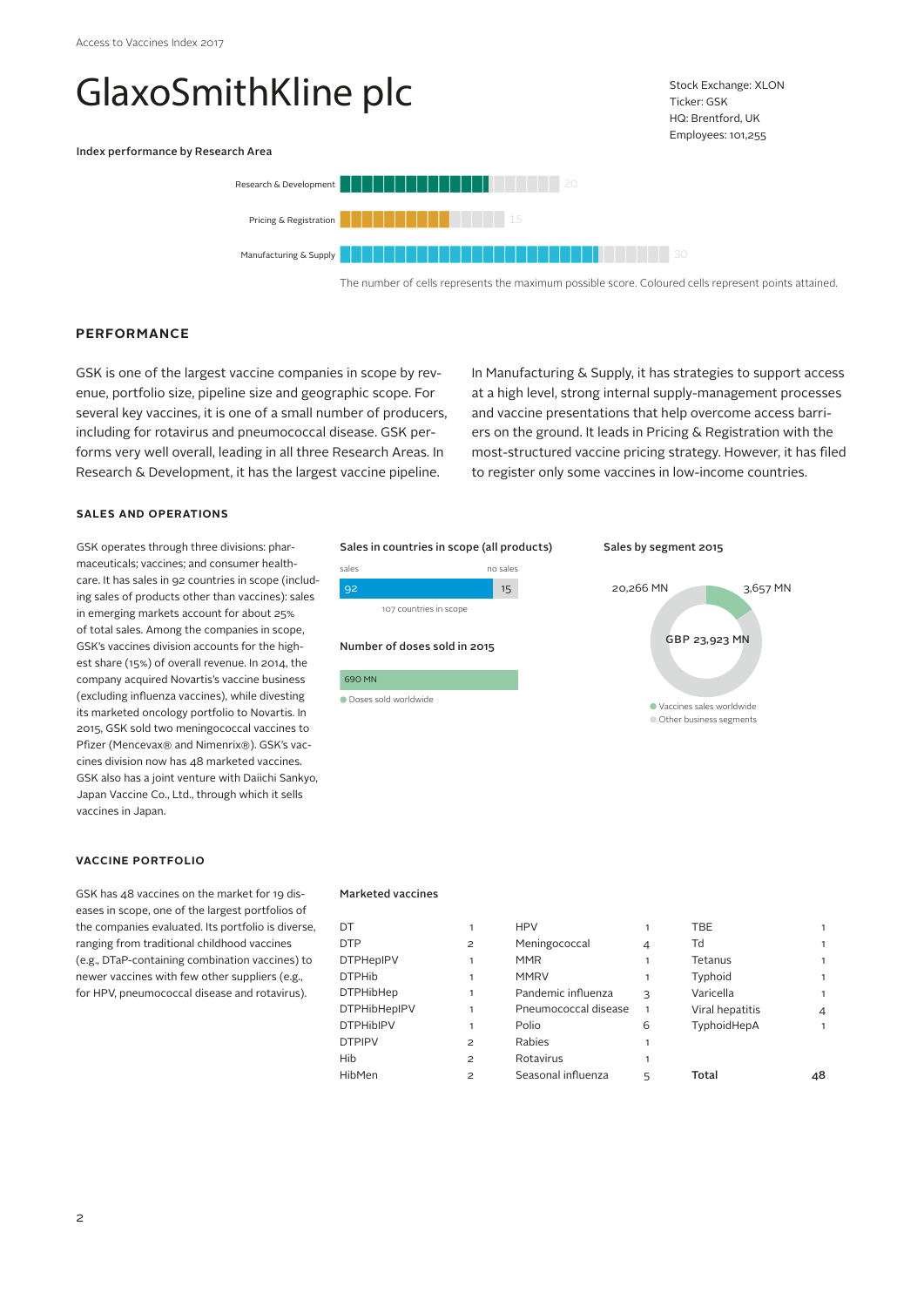#### **OPPORTUNITIES**

Make an overarching commitment to continuing supply of vaccines where needed. While GSK commits to communicating its intentions with regard to altering its supply of vaccines, it can also make a clear commitment to continuing supply of its vaccines with few other suppliers.

Develop access provisions for all late-stage candidates. Among its peers, GSK has the largest number of late-stage projects and the most late-stage projects that are supported by plans to ensure access. GSK can, working with partners where relevant, develop similar plans for its other late-stage projects: its candidates for HIV,

hepatitis C, meningitis, pneumococcal (phase II), RSV (maternal), seasonal influenza and varicella. For those projects with access provisions in place, the company can strengthen and refine its plans as the vaccines approach market approval.

File to register vaccines more widely where

they are needed. GSK can expand the availability of key vaccines in more low- and middle-income countries, where needed, taking account of the availability of alternative products and domestic vaccine manufacturing, government demand and preferences and registration hurdles. This can provide purchasers with more choice, create a more competitive environment and improve supply reliability.

Work with stakeholders to reduce the price of key new vaccines. GSK can continue to work with pooled procurers and self-procuring countries, e.g., with regard to its vaccines for pneumoccocal disease (Synflorix®), rotavirus (Rotarix®) and HPV (Cervarix®), for all lowand middle-income countries, and particularly for Gavi-transitioning countries in the future and non-Gavi and non-PAHO countries at present. This can help increase the adoption of these vaccines in more middle-income countries.

#### **RESEARCH AREAS**

#### **RESEARCH & DEVELOPMENT**

Proportionally low R&D investments. As a proportion of its global vaccine revenue, GSK made relatively low investments in vaccine R&D targeting diseases in scope in 2014 and 2015, compared to other companies in scope. In absolute terms, its investment was relatively high.

Largest vaccine pipeline. GSK has a pipeline of 25 vaccine R&D projects, targeting at least 16 diseases in scope. GSK targets all seven diseases in scope prioritised by WHO for vaccine R&D: such projects account for 40% of its pipeline.

Largest number of late-stage projects with access provisions. GSK has at least one access provision in place for around half of its late-stage

R&D projects (8/15). For example, GSK commits to making its shigellosis, TB and typhoid vaccine candidates affordable to countries in need.

Researching technologies for vaccine packaging and delivery. GSK is developing technologies for vaccine packaging and delivery that aim to overcome barriers to access in low-resource settings.

#### Vaccine pipeline

GSK has the largest vaccine pipeline among companies evaluated, with most projects in late stages of development. In addition to the projects shown here, GSK has a project for which data are confidential.

| <b>Discovery</b> | Pre-clinical                                                   | Phase I          | <b>Phase II</b>                                  | <b>Phase III</b>                                              | <b>Technical lifecycle</b>                                          | <b>Recent approvals</b>                                                       |
|------------------|----------------------------------------------------------------|------------------|--------------------------------------------------|---------------------------------------------------------------|---------------------------------------------------------------------|-------------------------------------------------------------------------------|
|                  | Dengue<br>- tetravalent                                        | RSV (paediatric) | HIV (P5 partner-<br>ship including<br>Sanofi)    | $\blacktriangleright$ Malaria<br>(Mosquirix <sup>®</sup> )    | Pneumococcal<br>(Synflorix <sup>®</sup> , cold<br>storage stability |                                                                               |
|                  | $\triangleright$ Group B<br>streptococcus<br>- pentavalent     |                  | Malaria (next<br>generation)                     | $\blacktriangleright$ Pandemic<br>influenza<br>- pre-pandemic | testing)<br>Pneumococcal<br>(Synflorix <sup>®</sup> ther-           |                                                                               |
|                  | $\blacktriangleright$ Malaria<br>(Mosquirix®,<br>thermostable) |                  | Meningococcal<br>- ABCWY                         | Seasonal influ-<br>enza - quadrivalent - CTC)                 | mostability testing                                                 |                                                                               |
|                  | Shigellosis<br>- quadrivalent                                  |                  | $\blacktriangleright$ Tuberculosis<br>Ebolavirus | Pneumococcal<br>(Synflorix <sup>®</sup> , four-<br>dose vial) |                                                                     |                                                                               |
|                  | Typhoid - bivalent                                             |                  | Pneumococcal<br>RSV (maternal)                   | Rabies (Rabipur®,<br>dose scheduling)                         |                                                                     |                                                                               |
|                  |                                                                |                  | Shigellosis<br>- monovalent                      | Varicella                                                     |                                                                     |                                                                               |
|                  |                                                                |                  | Typhoid - S.<br>enterica serovar<br>Typhi        |                                                               |                                                                     |                                                                               |
|                  |                                                                |                  | Viral hepatitis - C                              |                                                               |                                                                     | WHO has identified a need for vaccine<br>R&D targeting this disease/pathogen. |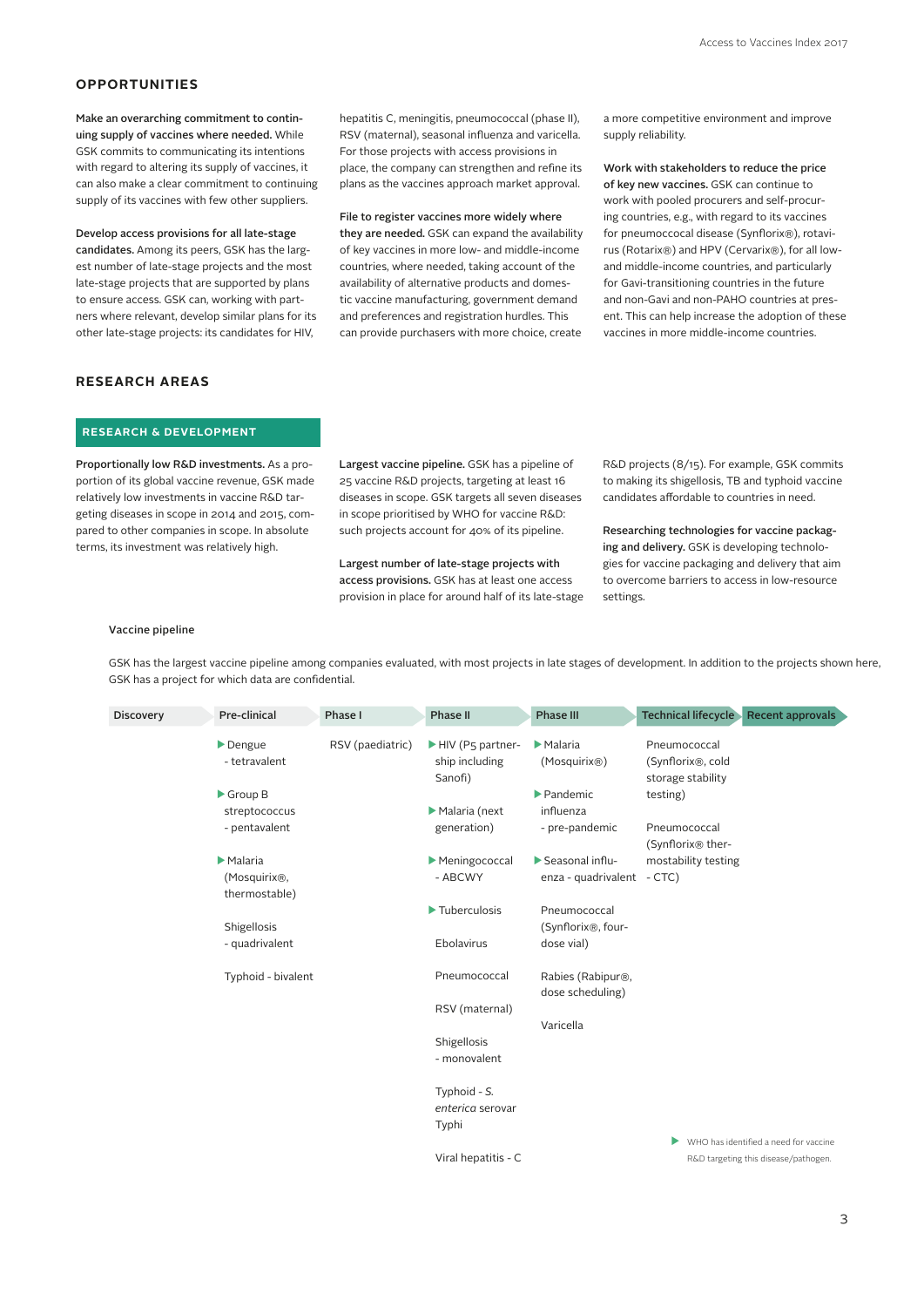### GlaxoSmithKline plc (continued)

#### **PRICING & REGISTRATION**

Most detailed tiered pricing strategy. GSK's strategy for public sector vaccine pricing comprises seven pricing tiers covering a range of markets. The lowest tier is applied to all Gavieligible countries. The other tiers are applied according to a combination of gross national income per country, target population coverage, duration of contract and committed volume. The number of tiers makes this strategy the most sensitive to each country's ability to pay, compared to peers' strategies.

Commitment to offering lower prices to Gavitransitioning countries. In early 2015, GSK committed to freezing prices it offers to countries transitioning from Gavi support, so that they can purchase vaccines for pneumococcal, rotavirus

and HPV at significantly discounted prices for a decade after graduation.

First company to make vaccine price commitment for humanitarian situations. Outside the period of analysis, in September 2016, GSK became the first company to commit to supplying its pneumococcal conjugate vaccine (PCV) (Synflorix®) at USD 3.05 per dose to civil society organisations that fund and deliver immunisation programmes for refugees and displaced persons.

Limited registration filing in low-income countries (LICs). GSK files the majority of its relevant vaccines for registration in some lower middle-income countries (LMICs), like its peers. However, it files only some of its vaccines for

registration and in only some LICs. GSK states that its decision to file for registration is based on where vaccines are needed and depends upon the regulatory procedures of each country. GSK commits to seeking WHO prequalification of eligible vaccines to expedite access in LICs.

Above average transparency. Like its peers, GSK does not systematically publish all prices for its vaccines in all countries in scope on its website. However, unlike most of its peers, it does publish its complete vaccine pricing policy. Like most peers, it states that it does not include non-disclosure clauses on vaccine prices in its contracts with governments and other procurers.

#### **MANUFACTURING & SUPPLY**

Leader in aligning supply and demand. GSK takes a very strong approach to aligning vaccine supply and demand, implementing six of eight key practices identified by the Index in this area. Overall, it has regular processes for proactively coordinating with external stakeholders; and its internal process for ensuring sufficient supply is very comprehensive.

Very active in building manufacturing capacity. GSK is undertaking a relatively high number of activities to build global vaccine manufacturing capacity. It is running several technology transfer programmes with capacity building components (e.g., for the production of its diphtheria, tetanus and acellular pertussis vaccine (Boostrix®) in Brazil).

#### Multiple vaccine presentations support access.

GSK has implemented a range of presentation and packaging types to help overcome local barriers to access. For example, the packaging of its rotavirus vaccine (Rotarix®) includes illustrations, to help avoid administration errors, as well as matrix (2D) barcodes to help improve the tracking of vaccines as they move through the supply chain.